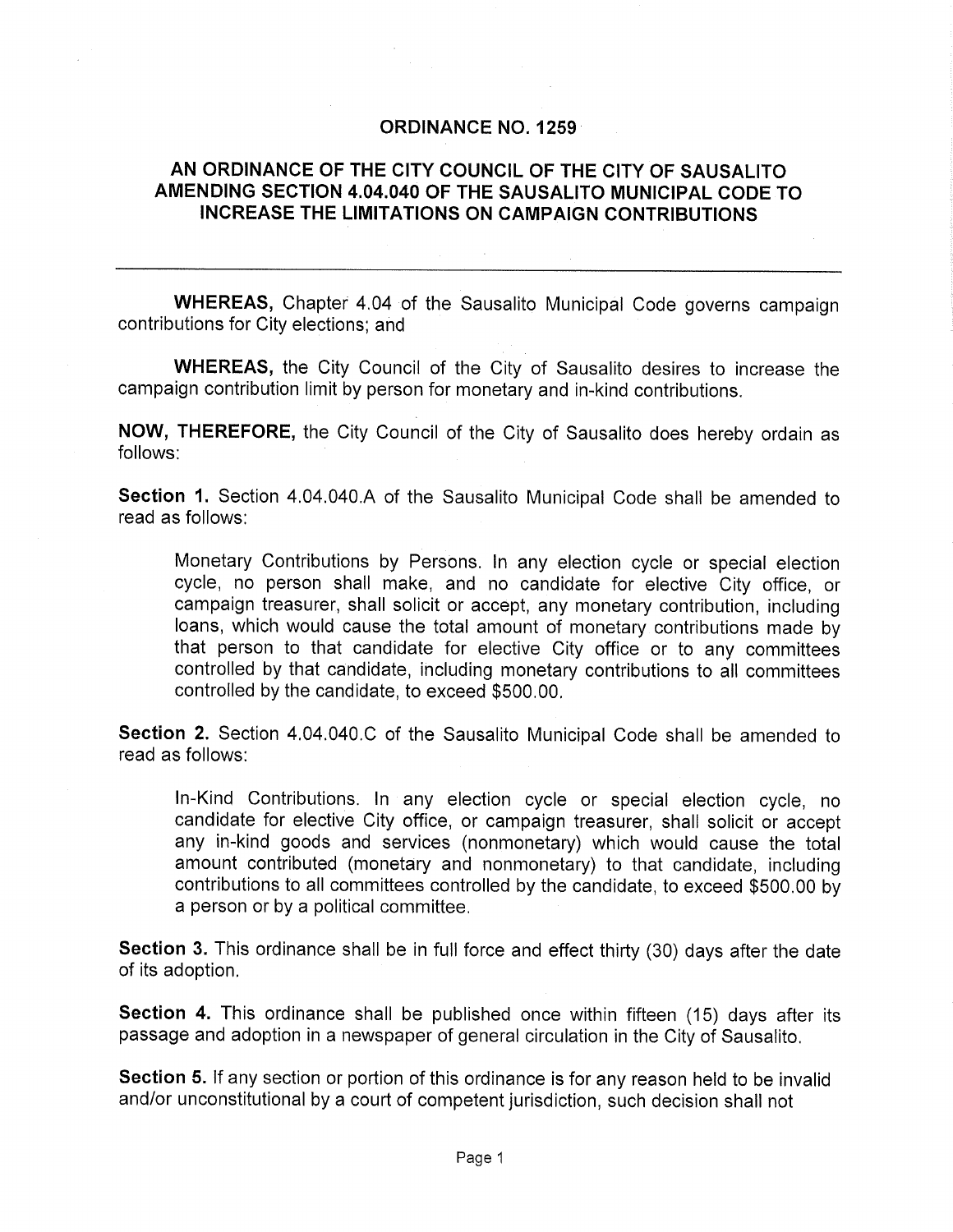affect the validity of the remaining portions of this ordinance. The City Council hereby declares that it would have passed this ordinance and every section, subsection, sentence, clause or phrase thereof, irrespective of the fact that any one or more sections, subsections, sentences, clauses or phrases be declared unconstitutional or invalid.

THE FOREGOING ORDINANCE was read at a regular meeting of the Sausalito City Council on the 12<sup>th</sup> day of June, 2018, and was adopted at a regular meeting of the City Council on the  $26<sup>th</sup>$  day of June, 2018, by the following vote:

AYES: NOES: ABSENT: ABSTAIN: COUNCILMEMBER: COUNCILMEMBER: COUNCILMEMBER: COUNCILMEMBER:

WITHY, HOFFMAN, MAYOR COX CLEVELAND-KNOWLES, BURNS NONE NONE

JOAN COX

MAYOR OF THE CITY OF SAUSALITO

ATTEST:

Y WHALEN CITY CLERK